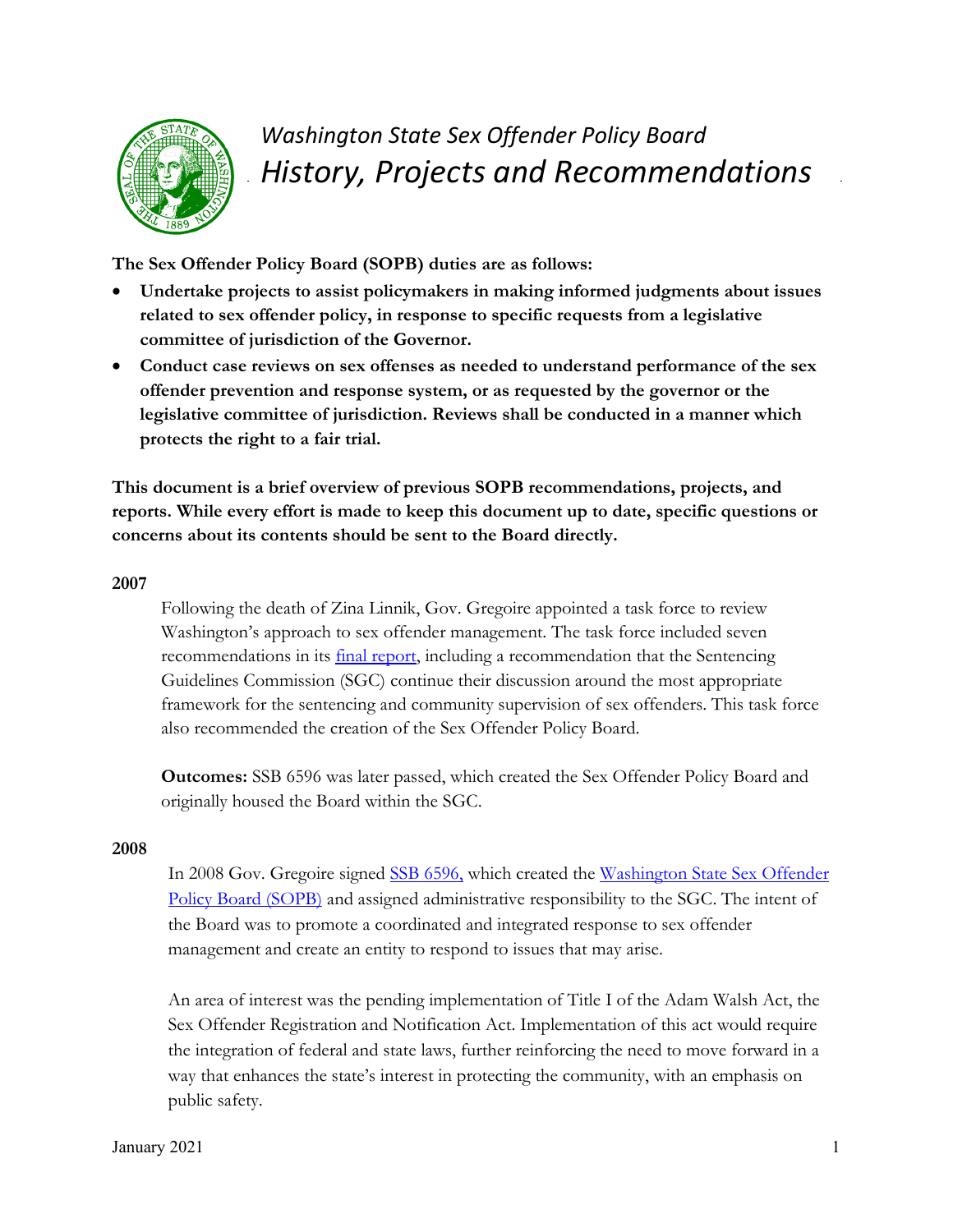Later in 2008, the SOPB delivered its Annual Report which discussed its work plan and the deliberations of its Benchmarks, Sex Offenders in the Community, and Registration and Notification committees.

**Outcomes:** Following the release of the annual report, the legislature passed 2SHB 2714 which directed the SOPB to review Washington state's sex and kidnapping offender registration and notification system. The SOPB directed the Registration and Notification Committee to review research surrounding this topic, and the SOPB created three additional workgroups to manage the various bill components: Community Notification, Failure to Register/Registration/Risk Assessment, and a Juvenile workgroup.

#### **2009**

In 2009 ESHB 2035 directed the SOPB to review whether registered sex and kidnapping offenders should be required to submit information on any email addresses, as well as websites, they create or operate.

- In response to ESHB 2035, the SOPB created several proposals that represented strong support, though not unanimity, within the group:
	- o The Board recommended that no legislative action is needed for the collection of online identifier information;
	- o Education and prevention efforts should be focused on vulnerable populations who are subject to grooming and exploitation through the Internet; and
	- o The state should continue to look at the requirement for sex offenders to report online identifiers (email address, chat room information, etc.) where there is a direct link between Internet usage and the commission of a sexual offense.

In 2009 the SOPB hosted the first Sex Offender Management System Forum to discuss issues related to sex offender management and learn about the S.T.A.R. (Successful Transition & Reentry) program. The SOPB also facilitated a forum for interagency discussion and collaboration in Everett, Washington.

At the end of 2009, the SOPB delivered its  $\Delta$ nnual Report which articulated findings in response to assignments enumerated in 2SHB 2714. Key findings are summarized below:

• The SOPB argued that the key to ensuring public safety is to make well-informed decisions based on the best available research.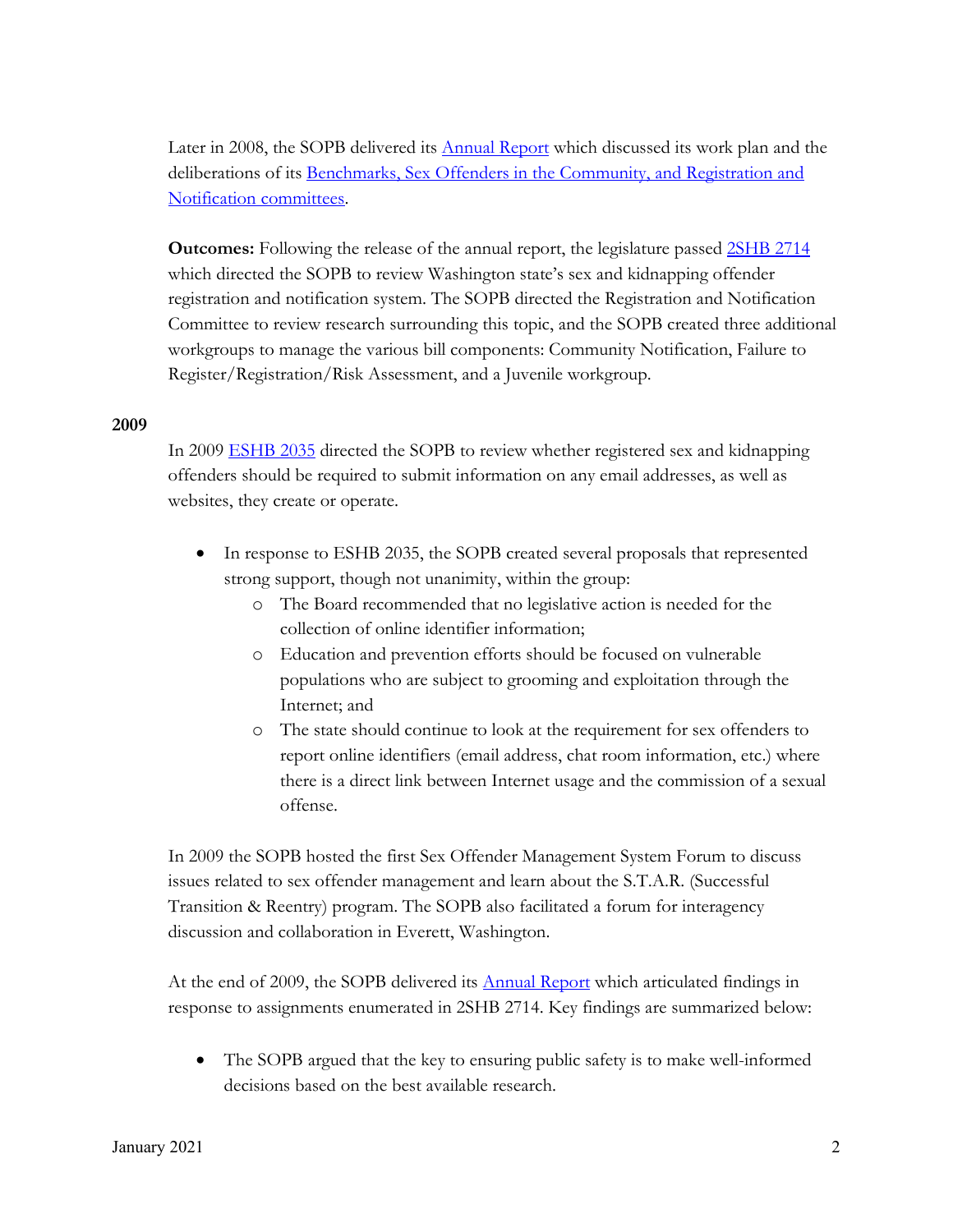- The SOPB identified practical obstacles to implementation of registration and notification laws through stakeholder input, recent court cases, and an in-depth review of the Sex Offender Management System.
- Ongoing coordinated and collaborative efforts are necessary in order to remain appraised of best practices and ensure an efficient and evidence-based system for sex offender management.
- Washington was the first state to enact a sex offender community notification law, the 1990 Community Protection Act. Washington's current system supports public safety by setting community notification standards through the use of a risk-based analysis instead of an offense-based method.
- Finally, the Board noted that empirically validated risk tools (such as the STATIC-99R) are one of the most effective ways to determine an offender's risk to re-offend. The use of standardized dynamic factors can also be helpful in risk level assignment.

The Board also made several recommendations regarding juvenile sex offenders. Youth who have sexually offended are different from adults who commit sex offenses, in part, because of ongoing brain and neurological development. Therefore, sex and kidnapping offender laws regarding juveniles and public policy should reflect their unique amenability to treatment and vulnerability to collateral consequences due to their ongoing development.

The recommendations were:

- Create separate juvenile and adult registry and community notifications statutes.
- Fund the creation of a validated juvenile risk assessment tool and the corresponding training.
- Repeal 90-day registration check-in for juveniles.
- Change statute so juvenile sex offenders' first failure to register offense will not bar them from petitioning for relief from registration.
- Enact relief from registration and automatic termination for adjudicated juveniles.
- Community notification of juvenile offenders should be based on risk level.

Recommendations regarding adult sex and kidnapping offenders were as follows:

- The use of an empirically validated tool for risk assessment and risk level assignment should continue into the future.
- Statutory criteria for relief from registration for registered sex and kidnapping offenders should be considered and created.
- $\bullet$  Repeal 90-day in person reporting requirement and continue with the law enforcement address verification program for adults.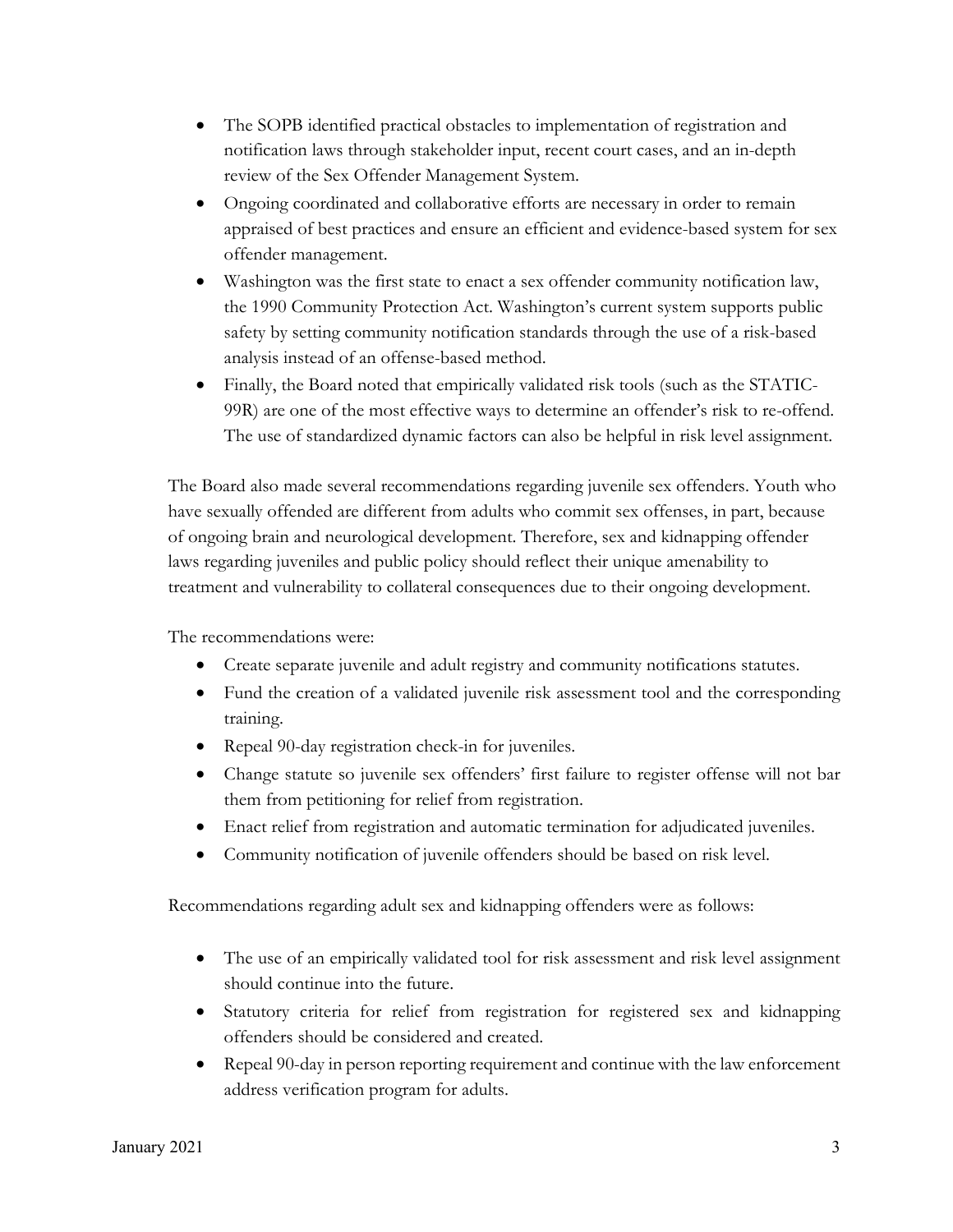- Tier the class of felony for Failure to Register as a Sex Offender.
- The state should enact a community custody range for first failure to register conviction.
- Finally, the state should provide incentives to offenders by allowing all to petition for relief from registration.

**Outcomes:** SSB 6414 was introduced during the 2010 legislative session and focused on improving the administration and efficiency of sex and kidnapping offender registration. Recommendations from the 2009 SOPB report were used for this bill. Additionally, SSB 5204 was passed in 2011. This bill focused on juveniles who have been adjudicated of a sex offense. Additionally, SSB 5204 asserts that all juveniles should be assigned a risk level by a multi-disciplinary body of experts.

# **2010**

The 2010 legislative session introduced and enacted a bill representing the 2009 consensus recommendations of the SOPB — **ESSB 6414** – Aiming to improve the administration and efficiency of sex and kidnapping offender registration.

Sen. Jim Hargrove, chair of the Senate Human Services and Corrections Committee, and Sen. Rosemary McAuliffe, chair of the Senate Early Learning & K-12 Education Committee, requested that the SOPB study laws on juvenile sex offenders and school notification, and make recommendations for consideration during the 2011 legislative session. The results of this study, including relevant recommendations, are included in the Reyes Case Review and are noted below:

- When a juvenile court orders 24/7 supervision as a condition of a Special Sex Offender Disposition Alternative, the court should enter findings about this condition.
- When funding is received, the Washington Association of Sheriffs & Police Chiefs (WASPC) should create a standard form to be used by law enforcement for notification purposes.
- School districts and principals should be notified by law enforcement of a student who is a juvenile offender.
- $\bullet$  Law enforcement should provide notice to the school when a student who is a juvenile offender moves or transfers to a new school within the district; when a student changes schools but maintains the same residence; and when law enforcement changes the risk level.
- Parents, the public, and school staff should contact their local law enforcement agency for information related to a particular juvenile adjudicated of a registrable sex offense.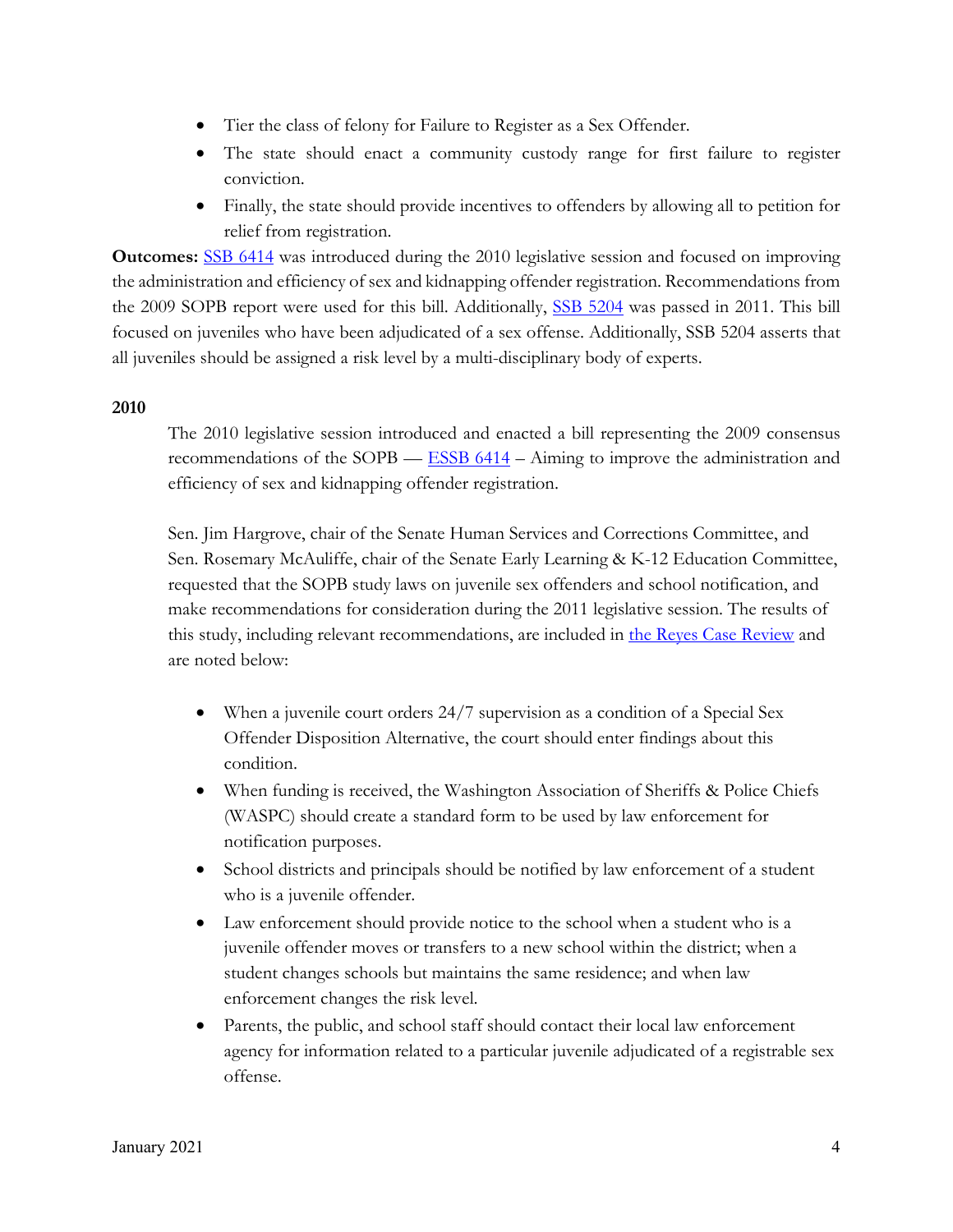• All schools should be statutorily required to have policies and procedures in place for students who have been adjudicated or convicted of a registrable sex offense and the provision of a safe learning environment for all students.

Legislators also requested that the SOPB research issues including "sexting"; posting sex offender supervision conditions on the public registry website; registration fees for sex offenders and the collection of online identifiers. On these issues, the SOPB recommended the following:

# **Sexting**

- The state should develop an educational campaign for parents and teens on the dangers of distributing sexually explicit images through electronic means. The SOPB does not recommend any modification to statutes to specifically address sexting.
- The state should utilize current means, such as sexual motivation enhancement, to address sexting behavior if it is determined to be related to sexual offending. Issues to consider when determining what qualifies as potential offending behavior are a history of sexual offenses, whether charged or uncharged; use of force, threats, coercion or illicit substances to obtain photos; age and power differences between the parties involved.

# **Posting sex offender conditions online**

The SOPB recommended including on the public registry website whether the registered sex offender is on supervision.

# **Registration fees for sex offenders**

• The SOPB asked that the state not enact legislation that imposes a fee on sex offenders required to register.

# **Online identifiers**

• The Board recommended that the state provide internet safety and sexual violence prevention information to parents and children in lieu of collecting online identifying information from registered sex offenders.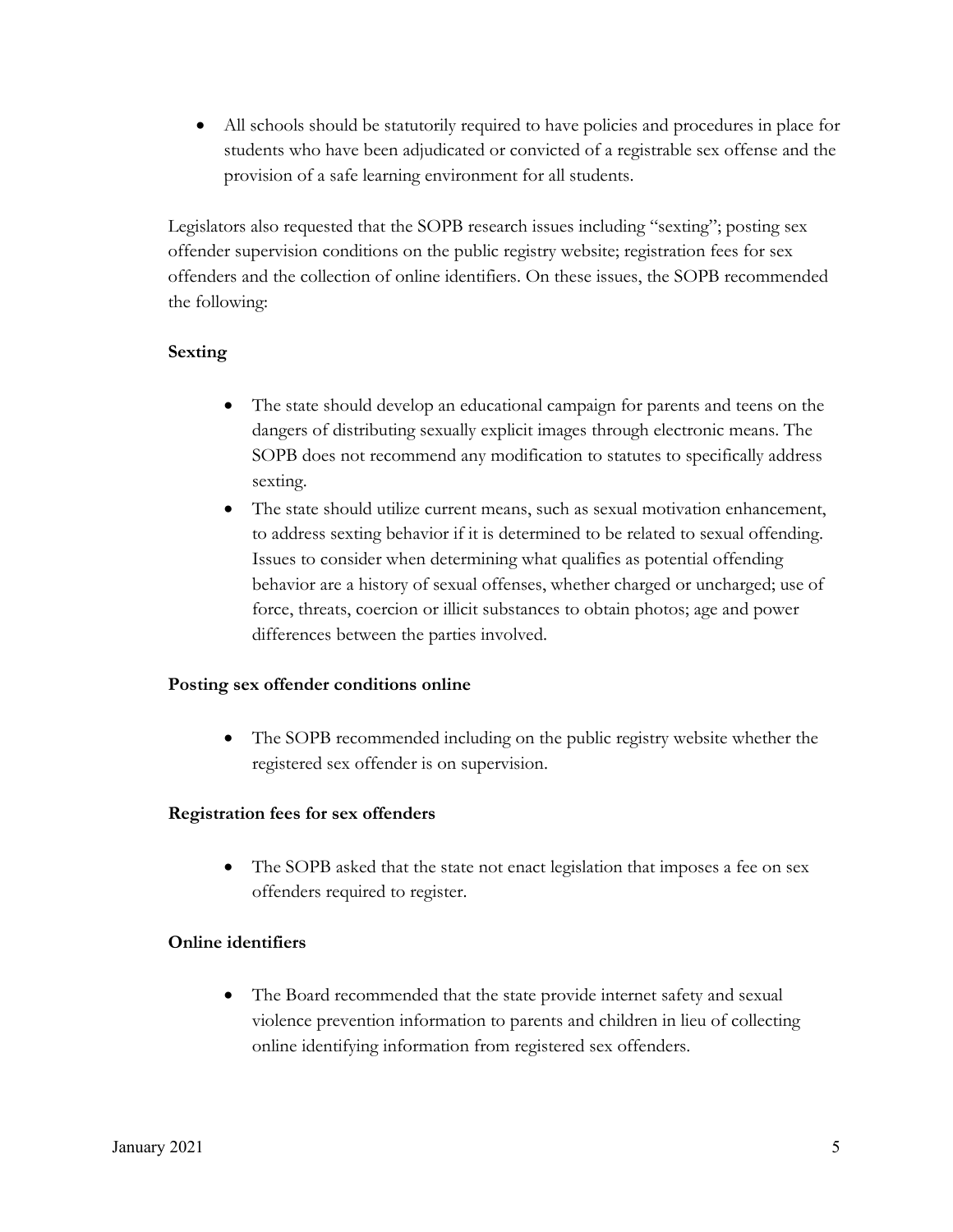In 2010 the SOPB also developed maps of the adult and juvenile sex offender management system, both pre- and post-conviction, in an effort to provide a visual aid for those researching the process.

#### **2011**

In 2011 the SOPB established the Sex Offender Policy Board Case Review Procedure. This procedure was put in place to ensure a fair and effective case review process for the future. Additionally, ESSB 5891 was enacted and moved the SGC and the SOPB to the Office of Financial Management.

# **2012**

In 2012 the SOPB amended its **Bylaws and Policies** to reflect changes in duties as well as articulate updated policies and procedures.

It was later requested by Senators Hargrove and Stevens, of the Human Services & Corrections committee, that the SOPB conduct a case review of Jeremiah Thompson, a registered sex offender in Clark County. That case review included the following recommendations:

- 1. Risk to the community and the need for services, not just the crime of conviction, should be taken into consideration for determining when parole should be imposed.
- 2. Under best practices and the Office of Superintendent of Public Instruction (OSPI) model policy on release of information concerning student sexual and kidnapping offenders, the principal maintains responsibility for the management of sex offenders and the safety of all students in attendance. It is appropriate for the principal to share information with applicable parties when necessary to ensure safety.
- 3. With the state's ongoing efforts to establish and maintain consistent practice, training for school personnel on juvenile sex offenders, including the sex offender management system, risk and offender levels, should be developed and offered.
- 4. School districts should be required to adopt a sex offender management policy based on the OSPI model policy and then post the policy on the OSPI website by a specific date.
- 5. Further research should be conducted on the effectiveness of sex offender notification and registration for juveniles who have committed sex offenses.

In 2012 the SOPB was also asked by Senators Hargrove and Stevens of the Senate Human Services & Corrections Committee to review Washington's policy on sex offense statute of limitations in the context of best practice and effectiveness. Several questions were presented, with responses from the Board. While some of the questions were left unanswered due to the lack of available literature, the SOPB did determine that Washington was using many of the best practices identified by the Center for Sex Offender Management.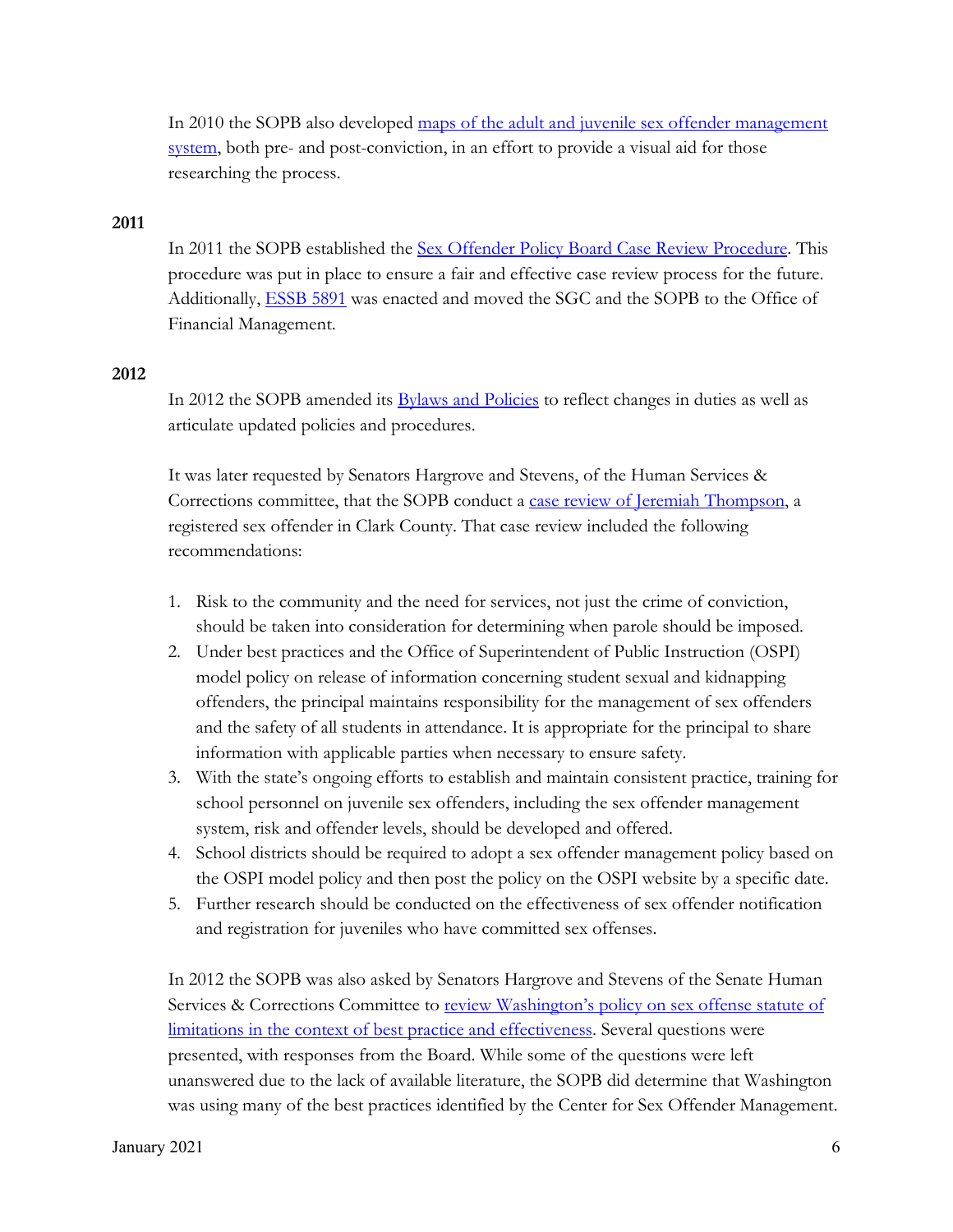Furthermore, the Board was unable to find information regarding the request for information on the state's statute of limitations in child sex offense cases (as related to successful civil action by victims). In all, the Board offered the following recommendations:

- The SOPB recommended that all statutes of limitations for victims of sexual assault, who are under 18 years of age (or age of majority), are 10 years plus the age of majority or up until the  $28<sup>th</sup>$  birthday, whichever is longer.
- The SOPB also called for a revision to the civil statute of limitations for sexual assault crimes, based on policy alone, rather than in combination of clear and convincing research.

#### **2013**

In October 2012, Senators Hargrove, Regala, and Stevens, representing the Senate Human Services & Corrections Committee, asked the SOPB to review the Special Sex Offender Sentencing Alternative (SSOSA). The request looked at four core areas, including:

- Victim's input and the granting of a SSOSA despite a victim's objections
- x What consistencies or inconsistencies exist between jurisdictions as they determine an offender's 'amenability to treatment'
- $\bullet$  Results of (or how effective is) a SSOSA disposition
- Any recommendations for improvements to the SSOSA process

To answer these questions, professionals from different parts of the SSOSA system (defense attorneys, prosecutors, judges, certified treatment providers) were surveyed about their experiences with the SSOSA disposition process. A variety of governmental bodies (Department of Corrections, Victim /Witness) provided financial information related to the costs and effectiveness of the SSOSA program. The SOPB observed that in the 20+ years since SSOSA was created, the science of risk assessment and treatment provision had grown significantly. "Sex offenders granted a SSOSA continue to have very low recidivism rates and have demonstrated to be at the lowest risk for re-offense among sex offenders. The SOPB urges the legislature to consider the advances made over the past twenty years and to adopt a risk management approach in considering SSOSA for offenders."

In addition, the SOPB compared the costs of incarceration to the costs of SSOSA. The review took into account the 15% of SSOSA offenders who revoke (the vast majority are revoked for offenses other than sex crimes). The financial savings for community treatment versus years of incarceration and then treatment were significant.

In December 2013, the SOPB released a <u>full report</u> which concluded, in part: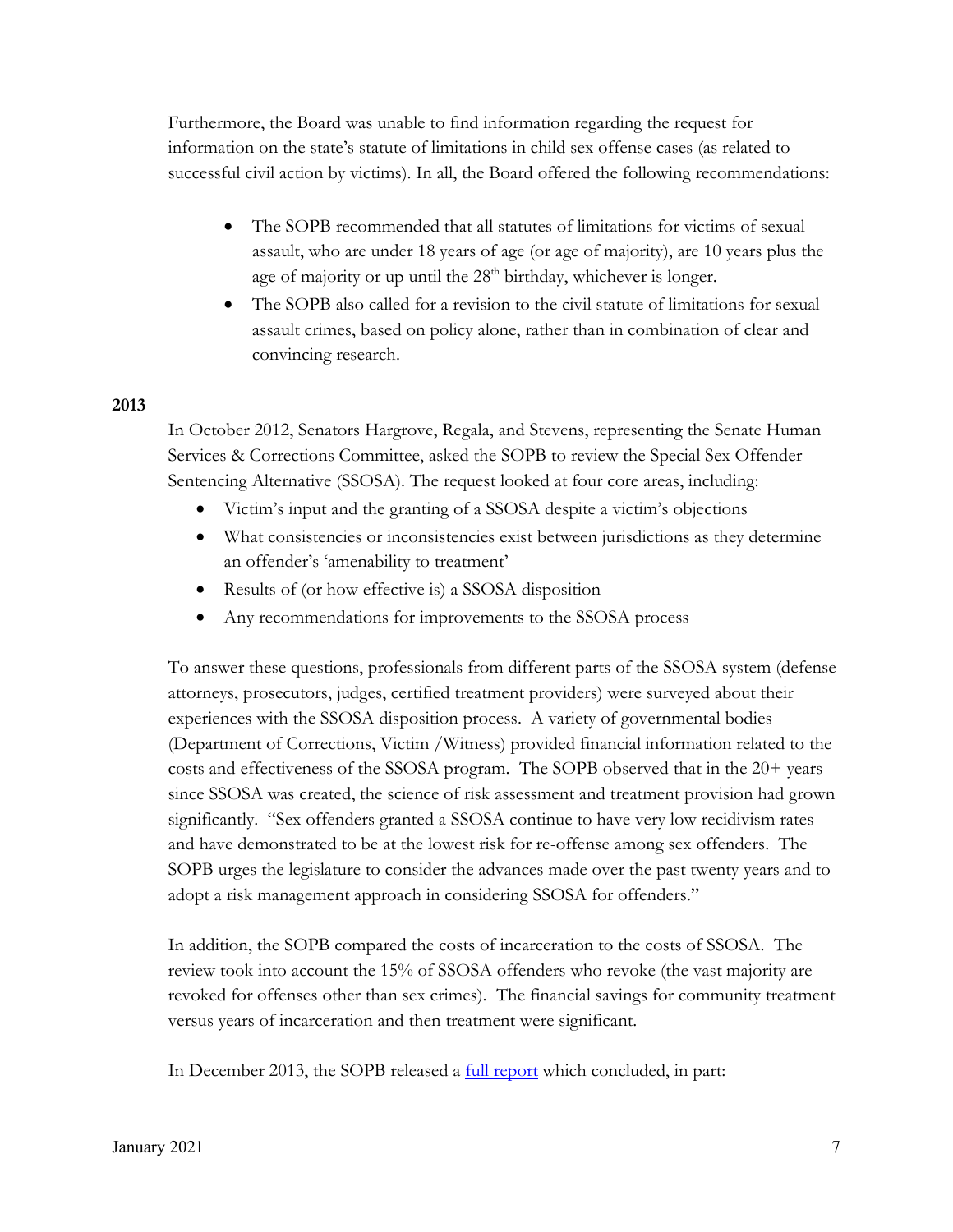Sex offenders who complete SSOSA have the lowest recidivism rate of sex offenders across sex offense categories (felony and misdemeanor). Additionally, offenders who complete a SSOSA have lower recidivism rates than otherwise SSOSA eligible incarcerated offenders. This reduced recidivism rate is demonstrated across felony, felony sex, violent felony and felony sex crime charges. The efficacy of the SSOSA program is demonstrated in reduced recidivism rates, low revocation frequency, and significant cost savings to the state.

Revocation rates of SSOSA at an average of 16 percent. A revocation of SSOSA does not indicate that an offender sexually recidivated. Rather, a SSOSA can be revoked for any violation of rules imposed, such as substance use or failure to register. In fact, data show that only 3.8 percent revoke for felony sex crime recidivism.

The report offered the following recommendations:

- 1. The state should reinstate Department of Corrections (DOC) supervision to the length of the suspended sentence (pre 2001), thus eliminating lifetime supervision for nonrevoked participants.
- 2. The state should reinstate and fund the Sex Offender Treatment Advisory Committee.
- 3. Clarify the SSOSA statute language and/or emphasize adherence to the statutory language on known offenders.

The SOPB also provided two other concepts for consideration and possible future study: creation of a sentencing alternative similar to the Drug Offender Sentencing Alternative (DOSA), and the possibility of including users of child sexual abuse images under SSOSA.

#### **2014**

In 2014 the SOPB was asked by Senators Hargrove and Darneille, representing the Senate Human Services & Corrections Committee convened a work group to review policies related to the release and housing of sex offenders in the community. The SOPB filed a final report on the matter, which included the following recommendations:

- 1. The Board recommended that there be no expansion of residency restrictions for sex offenders in Washington. The SOPB's review of literature found no evidence to support the effectiveness of residency restrictions.
- 2. The Board also stated that stakeholders should continue to expand public awareness of and access to information on registered sex offenders in the community. It is important that education and awareness efforts are clear and factual regarding sexual victimization and sex offenders.
- 3. The state should continue development and standardization of notification procedures for law enforcement to ensure information is shared with city, county and municipal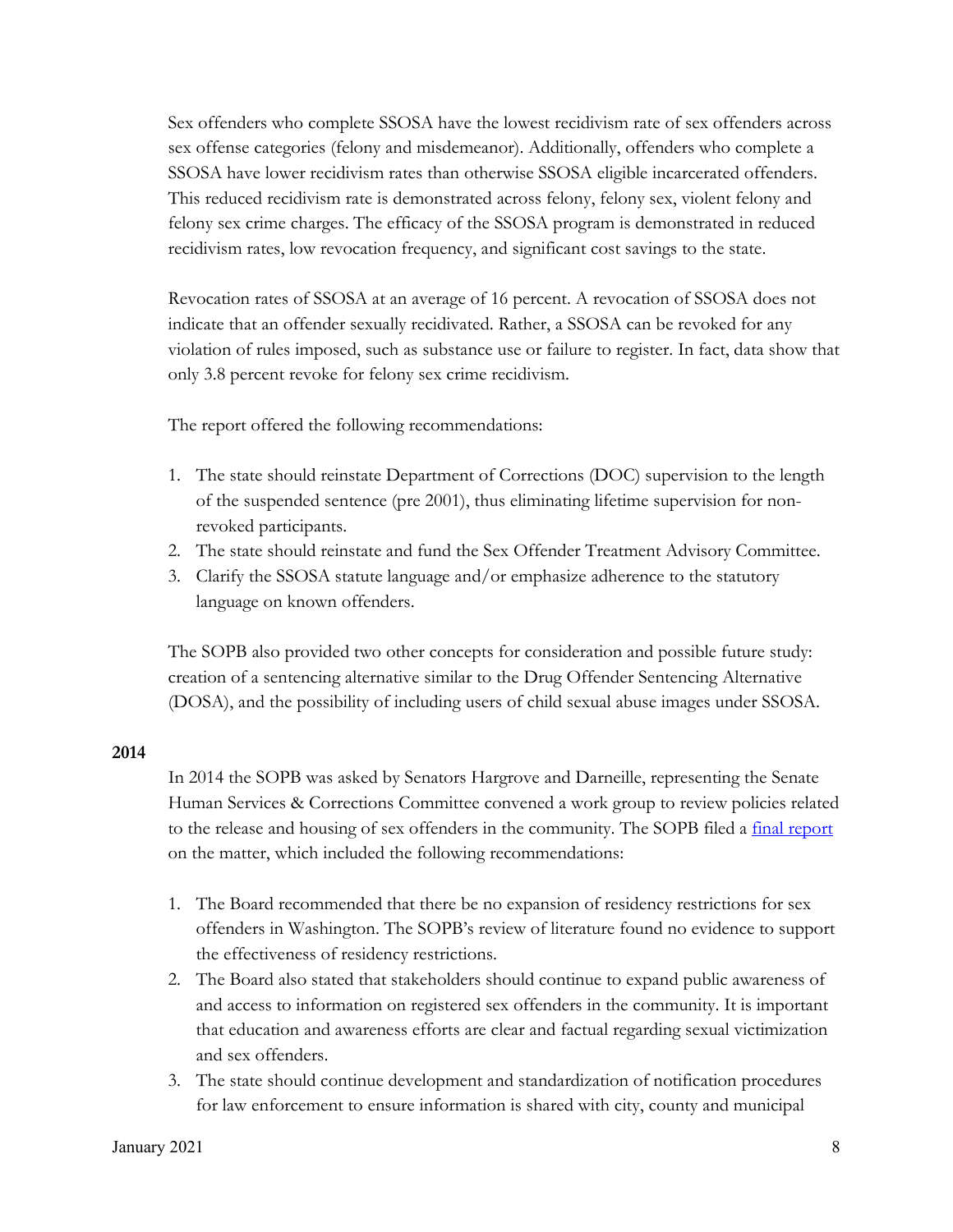officials. Clear, transparent and timely communication between DOC and law enforcement is key.

4. DOC should be responsible for educating communities through the sharing of information on processes, practices and laws related to the release and transition of sex offenders from prison to communities. Information should include the housing voucher program and release planning. Updated legislation on the release of offenders must be shared with multiple stakeholders.

# **2015**

Chapter 261, Laws of 2015 Section 16 (ESSB 5154) directed the SOPB to make recommendations on the following items:

- Related to the disclosure of information which has been compiled and submitted to sex and kidnapping offender registries, to the public;
- The relationship between chapters 42.56 and 4.24.550 RCW;
- **Example 3** Best practices adopted or under consideration by other jurisdictions on disclosure of sex offender registry information;
- Ability for sex and kidnapping offenders to petition for review of their risk level classification whether that petition should be conducted according to a statewide uniform standard; and
- Whether and how public access to the guidelines can be improved.

The following recommendations were made by the SOPB in their final report:

- Washington's comprehensive statutory scheme controlling the release of information to the public on sex and kidnapping offenders contained in RCW 4.24.550 has worked well since its inception.
- RCW 4.24.550 should be considered an "other statute" under RCW 42.56.070. Washington's Public Records Act requires agencies to produce public records upon request "unless the record falls within the specific exemptions of this chapter, or any other statute which exempts or prohibits disclosure of specific information or records." See RCW 42.56.070.
- Release of Level I sex and kidnapping offender information is the equivalent to broad-based community notification, which is generally reserved for higher risk sex and kidnapping offenders. This would functionally eliminate Washington's tiered risk-level approach to community notification which the Legislature and many other stakeholders have worked diligently for 20 years to develop, implement and improve.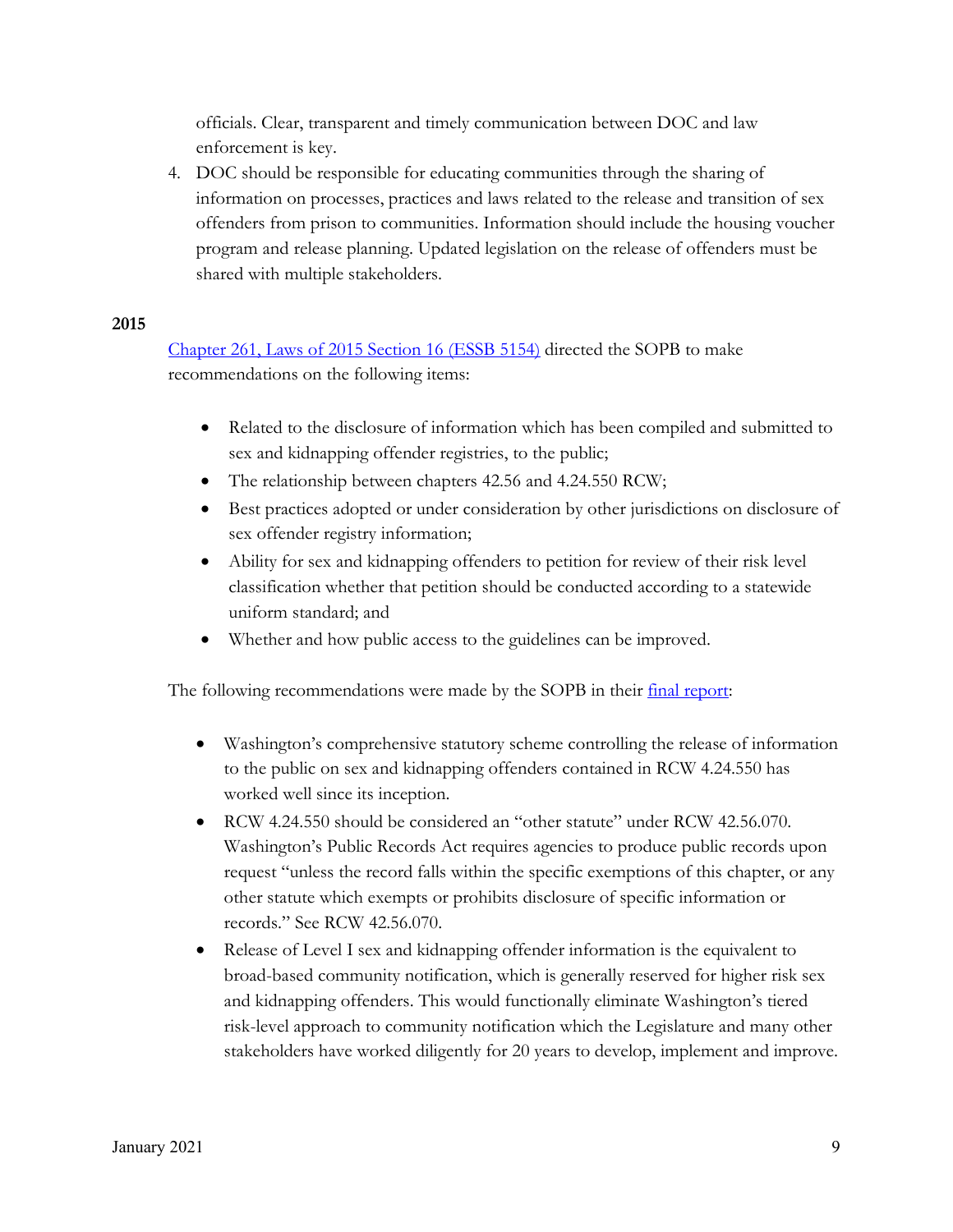- The widespread dissemination of Level I offender information would have a deleterious effect on victims who are often known or related to offenders or otherwise connected with offenders.
- This release would particularly impact the Level I offenders who have not been subject to community notification or the widespread dissemination of their sex and kidnapping offender registration information.
- The social science research reviewed by the SOPB indicates that widespread dissemination of information collected for all sexual offenders often has the unintended consequence of creating obstacles to community reentry that may actually undermine, rather than enhance, public safety.
- The widespread dissemination of Level I offender information would have even greater collateral consequences for low-risk juvenile offenders and their families. Juvenile sex offenders already have many challenges reintegrating in society and this would be another obstacle. The release of their information would likely negatively impact a variety of known risk factors, which may ultimately increase their risk for participating in criminal behavior.
- x Widespread dissemination of sex and kidnapping offender registration information would undermine the legal rationale for upholding the constitutionality of sex and kidnapping offender registration and notification adopted by the Washington Supreme Court.
- The SOPB recognizes that adults and juveniles are different in countless ways. Many states acknowledge these differences in their statutes on sex offender registration and community notification and treat juveniles differently. The SOPB believes this issue warrants additional consideration by Washington policymakers.

In regards to the ability for offenders to petition for review of risk-level classification and whether the process should follow a statewide uniform standard, the SOPB recommended the following:

- The availability of a sex offender risk-level review process assists in maintaining a consistent approach to sex offender management.
- Criteria for risk-level determinations should be based on research and linked to risk in the community.
- The SOPB supports the concept of each county having an established process to review the risk-level classification level when requested by an offender registered in its jurisdiction.
- The SOPB requests that it be authorized to develop best practices for a process and criteria on a sex or kidnapping offender's request for assigned risk-level classification review.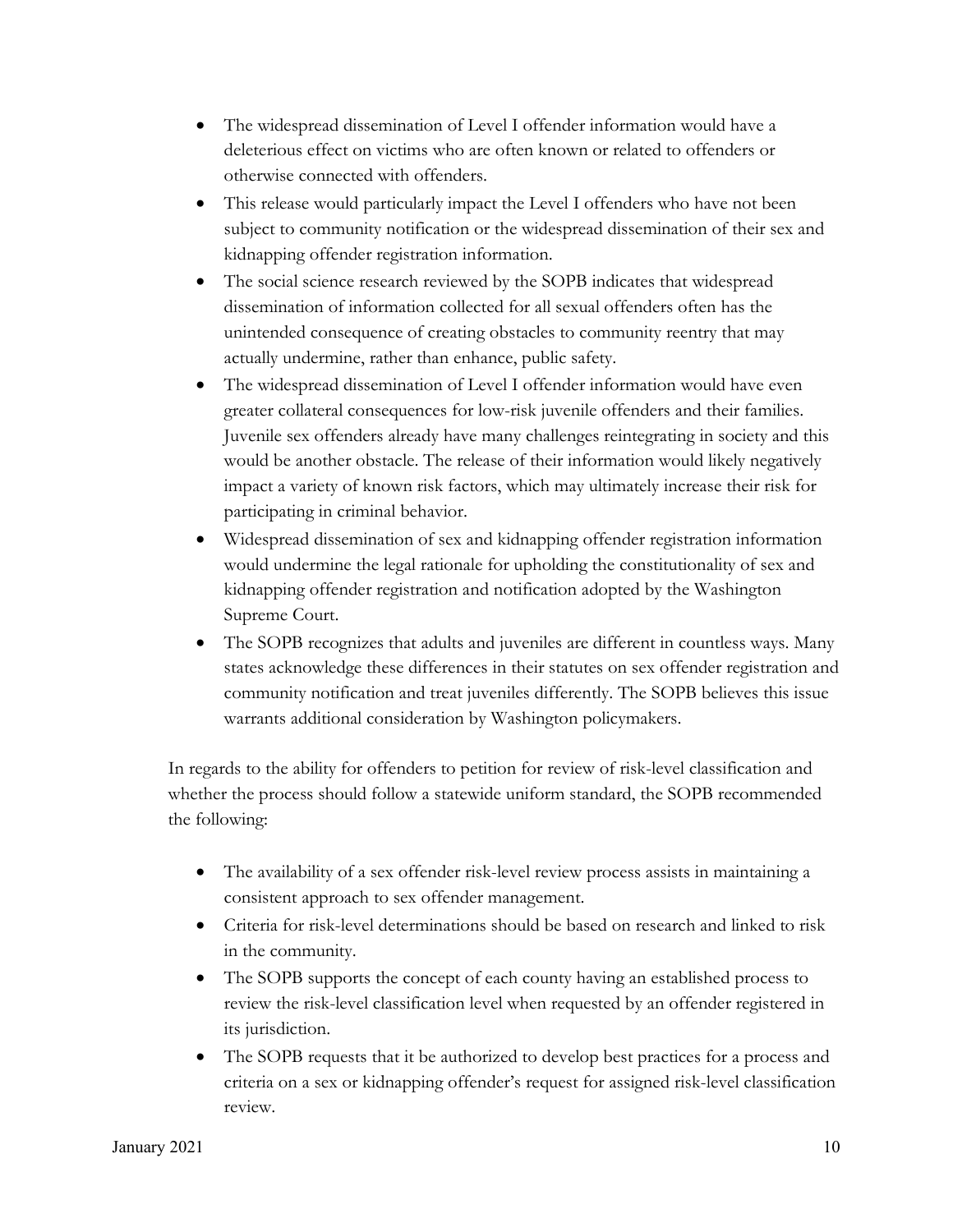• Each law enforcement agency should have an established process to accept and review a petition for risk level classification and use criteria to change the level which is supported by current research. In addition, the SOPB asks that WASPC amend its model policy to recommend that each law enforcement agency adopt a process; that WASPC assess which agencies have a process, what the process is, and share the results with SOPB by December 1, 2016.

Finally, the SOPB made the following recommendations as to whether or not and how public access to guidelines can be improved:

- The guidelines established under RCW 4.24.5501 are available to the public via the following online locations
	- o http://www.waspc.org/sex-offender-information, http://www.waspc.org/model-policies, http://sheriffalerts.com/cap\_safety\_1.php?office=54528
	- o This item is informational, and the SOPB does not request any additional action by the legislature.

**Outcomes**: The SOPB is still working on completing tasks assigned in reference to SSB 5154.

# **2016**

In late 2015 the Board received a letter from the Governor tasking the Board with several items:

- 1. Provide summaries of Washington State's current sex offender registration and notification statutes and practices to assist policymakers in evaluating proposed legislative changes;
- 2. Evaluate Washington State's sex offender registration and notification statutes and the Sex Offender Registration and Notification Act (SORNA) established under Title 1 of the Adam Walsh Child Protection and Safety Act of 2006 to determine which requirements the state has yet to adopt;
- 3. Survey other states to determine how they have aligned their systems to meet the requirements of SORNA;
- 4. Offer recommendations as to how the state should proceed in moving further into compliance with SORNA or, if the SOPB determines that it is not in the best interest of the state to adopt a requirement of SORNA, offer an analysis as to why;
- 5. Offer recommendations as to other changes in sex offender registration and notification statutes that further advance the safety of the public; and
- 6. Offer recommendations as to other issues related to sexual offending that the SOPB determines could advance the safety of the public through further study.

The Board began much of the work on these items beginning in 2016, and this work continues as of this writing. In regards to item #1, the Board completed a survey of RSO Coordinators in the summer of 2016. This survey asked participants to respond to questions regarding the processes in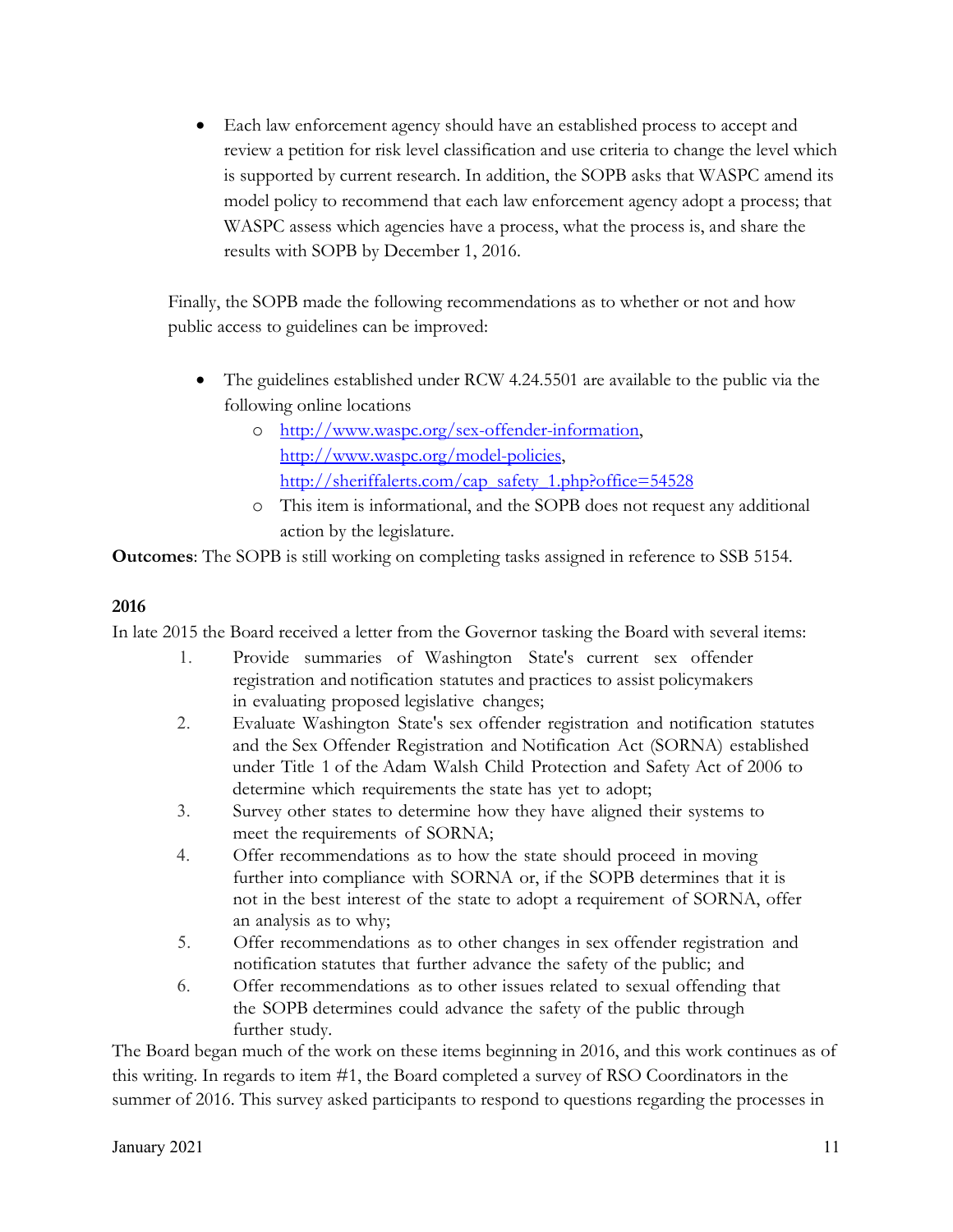place for leveling offenders and using risk assessments within the community. The final report is available here.

For item #2, the Board created a working chart which details the 14 indicators set forth by SORNA, and Washington's current compliance level with those. As this chart evolved, the Board added recommendations to it, and then created a report which addressed item #2, as well as item #4. Though the Board made attempts to research processes in other states (item #3) this was difficult as the SMART Office was unable to provide documentation of other states' practices. Final recommendations from this process are available here.

Finally, items #5 and #6 were addressed by the Board in October 2016. The Board submitted a report to the Governor, which had the following five recommendations for further review:

- 1. Research and Consider SORNA's Requirements for Juvenile Registration;
- 2. Exemption of Sex Offender Information from Public Disclosure;
- 3. Review and Update RCW 71.09 Sexually Violent Predators;
- 4. Research and Consider Implementing the Risk-Need-Responsivity Model within the Department of Corrections; and
- 5. Examine Limited Liability Concerns and Effective Case Management.

Additionally, the Board amended their bylaws on August 19, 2016.

# **2017**

In the summer of 2017, the Governor's Policy Advisor requested that the Board convene and develop a list of areas for improvement within sex offender management. The SOPB Coordinator worked with a LEAN Consultant from the Department of Corrections to develop a process that would allow the Board to work through each of the areas of the sex offender management system. The Board used six main areas during the relevant exercises: sentencing, supervision, treatment, juveniles, civil commitment, and registration/community notification.

After identifying major themes within each category, the Board worked through the themes to identify the areas most in need of attention. The areas for improvement are as follows:

- 1. Registration and Community Notification
	- a. Results from this category show that many of the issues mentioned by members surround the effectiveness of the registry. For example, an ineffective registry may be a result of lack of court discretion, inconsistent practices in leveling, and the registration of low-risk juvenile offenders. These in turn, can cause harm in the form of collateral consequences for offenders, such as limited housing and employment options. Both of these variables are shown to be correlated with recidivism. In short, results from an evaluation of the sex offender registry may shed light on the effectiveness of Washington's registry, thereby aiding in reducing recidivism as well as increasing registry accuracy.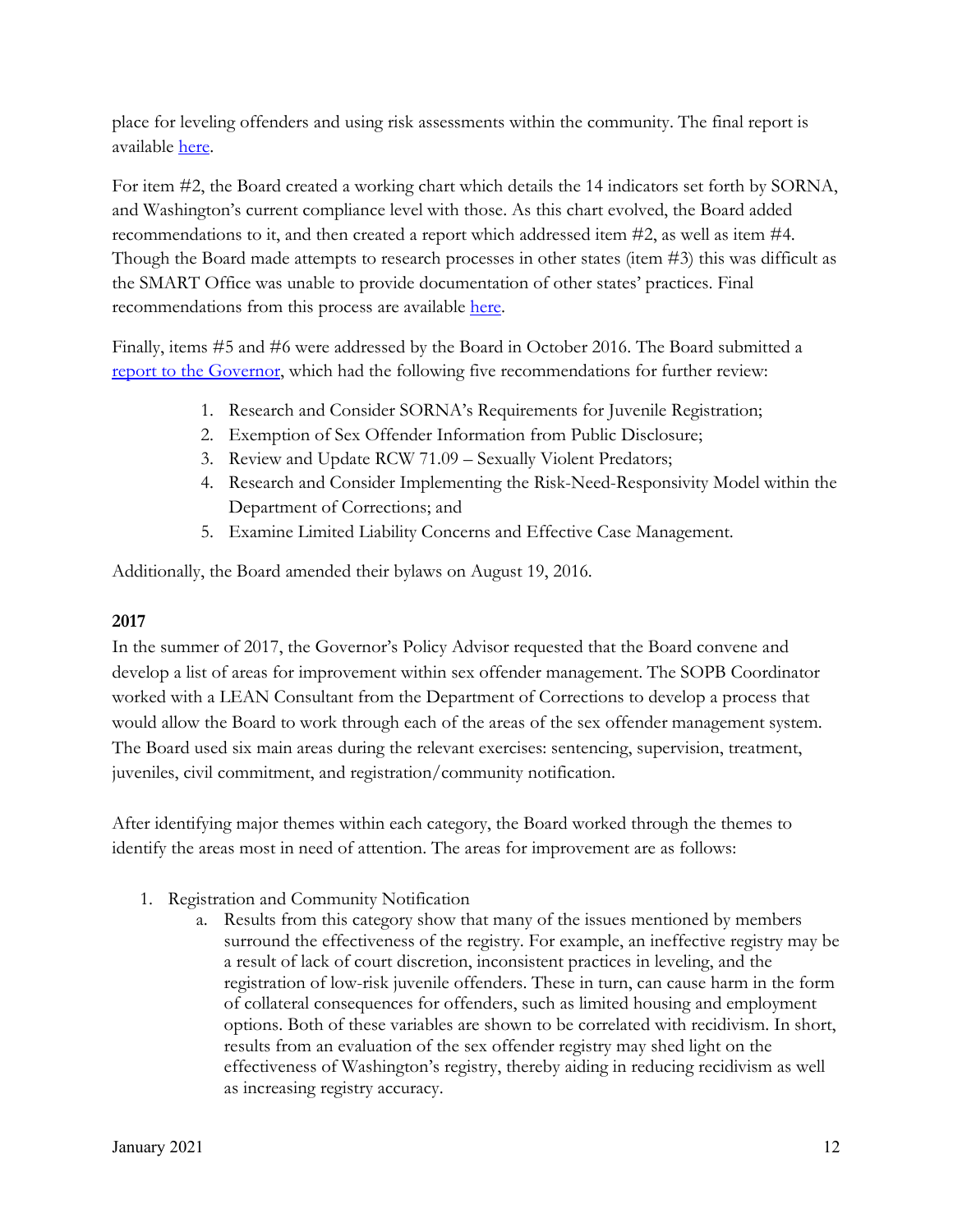- 2. Sentencing
	- a. There were several areas for consideration within the sentencing system.
		- i. Judges' discretion;
		- ii. Lifetime supervision;
		- iii. Treatment alternatives for non-contact sex offenses;
		- iv. Impacts of sentencing on supervision;
		- v. Use of crime title vs. risk in sentencing.
- 3. Treatment
	- a. Results from this category show that the underlying issue here may be the availability of treatment for offenders. This may be due to a lack of providers (specifically within the community), not enough space within DOC for treatment, and inconsistent treatment practices. This may lead to more expensive treatment in the community, which many offenders cannot afford, making it near impossible for them to receive the treatment necessary for compliance with their supervision.
- 4. Supervision
	- a. There were several areas for consideration within supervision.
		- i. Lifetime supervision;
		- ii. Lack of training for CCOs;
		- iii. DOC restrictions unrelated to risk.
- 5. Juveniles
	- a. Registration for low-risk juveniles who commit sex offenses is an area of large concern and consensus for SOPB members. Research has shown that oftentimes, juveniles who commit sex offenses do not recidivate sexually, and relegating these offenders to the registry may cause hardship and actually increase their risk for recidivism. A review of Washington's policies and practices surrounding juveniles who commit sex offenses registration is recommended.
	- b. In addition, public disclosure for the registration of Level 1 juveniles with sex offenses may also be considered. Per the SOPB's 2015 report, public disclosure for all Level 1 offenders may do more harm than good. This finding is pertinent when considering juvenile offenders and their brain development. In addition, the public disclosure and registration of Level 1 offenders may serve to dilute the registry, thus decreasing its effectiveness.
	- c. There are also concerns surrounding the lack of a good static/dynamic risk assessment tool for juveniles who commit sex offenses. This has been difficult to address, as the current risk assessment tools are for clinical purposes and not recommended by the authors for the registration of juveniles with sex offenses.
	- d. Finally, the mechanism by which juveniles with registerable sex offenses can petition for the relief of the duty to register should be reviewed. Currently, the process is confusing and difficult for offenders to access. A review of the current process may be of benefit for offenders, as well as the community.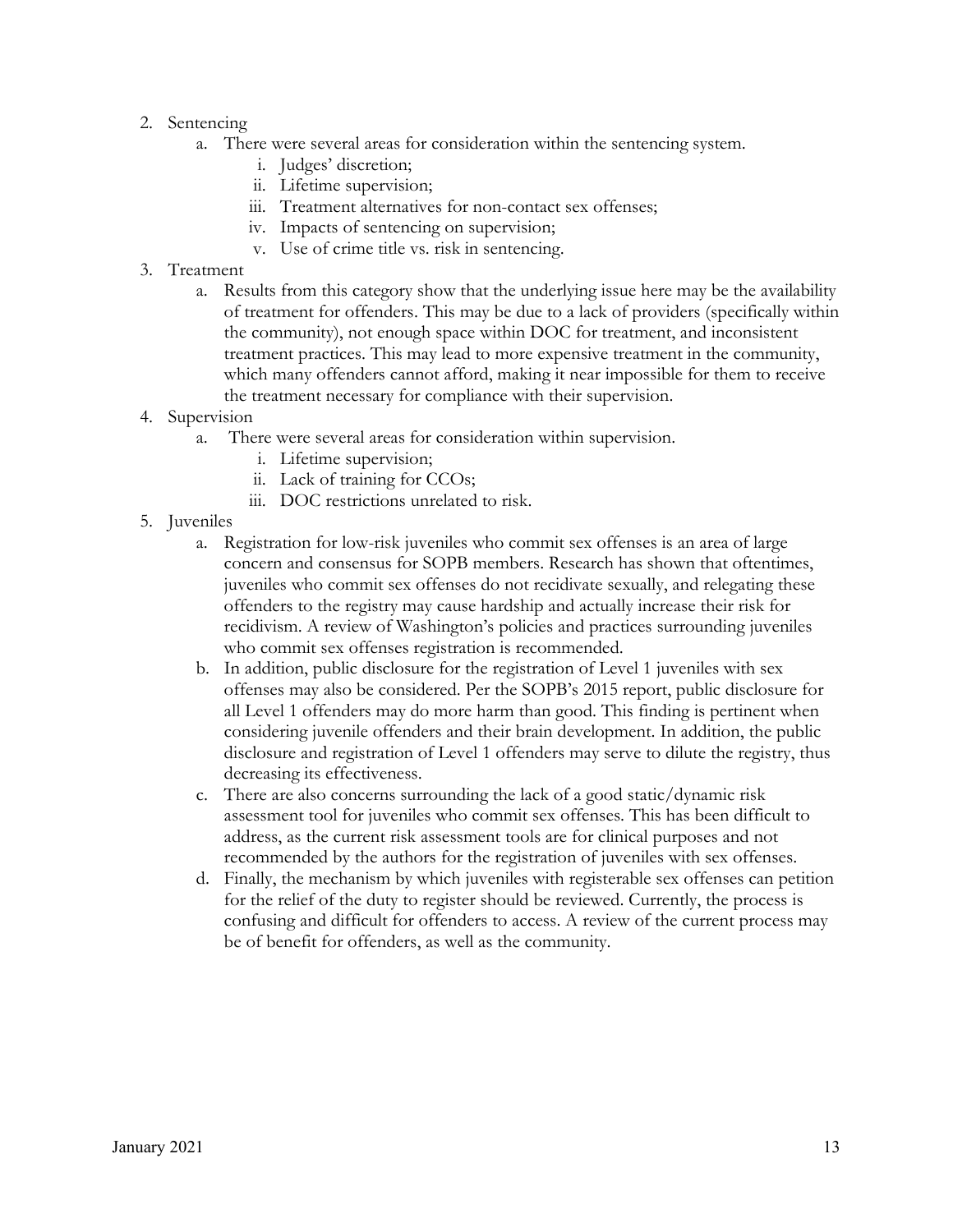- 6. Civil Commitment
	- a. The Board determined that many of the issues identified within civil commitment could be addressed with a full review of RCW 71.09. This has been recommended previously by the Board, as well as other entities.

A full report on these results and the process used by the Board is available upon request.

# **2020**

In March 2020 the Senate Ways and Means Committee requested that the SOPB convene to discuss several matters related to sexually violent predators. The project requested the following:

- 1. Conduct a review of current SVP re-entry and least restrictive alternative (LRA) policies and practices in Washington including:
	- a. The process for development of treatment plans and individualized discharge plans;
	- b. Provisions for determining conditions of release for those released to an LRA;
	- c. Factors regarding siting of secure community transition facilities;
	- d. Availability of adequate LRA placement sites and treatment providers by county;
	- e. The process by which community notification is completed within the community of the release; and
	- f. The process for considering an LRA placement's proximity to public services, including but not limited to schools and childcare facilities.

2. Review research regarding best practices for placement of SVPs in the community with a focus on enhancing public safety, including policies from other states; and

3. Make recommendations regarding placement of SVPs in community-based settings including placement in adult family homes or group homes, any restrictions on placements that may be made in the interest of public safety, public disclosure requirements that may be relevant to SVPs and LRAs, discharge planning, and any other related topics.

The full request letter can be found here.

The SOPB convened in April 2020 to address the project from the Senate Ways and Means Committee and made the determination to handle the project and its various tasks by breaking into three subcommittees.

- 1. Treatment, Discharge Planning, and Conditions of Release Subcommittee a. Chair: Michael O'Connell
- 2. Secure Community Transition Facilities and Less Restrictive Alternatives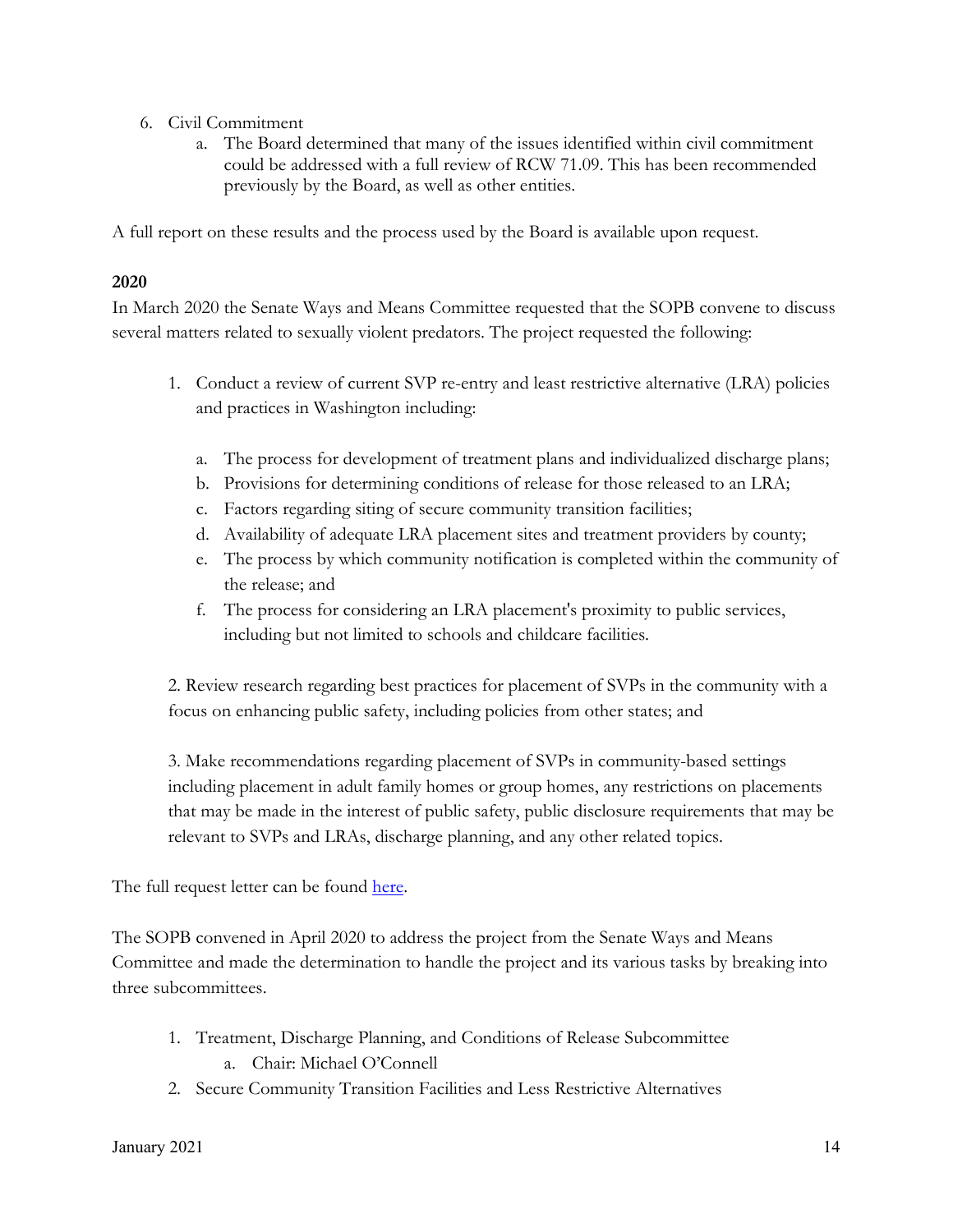- a. Chair: David Flynn
- 3. Community Notification of SCC Releases
	- a. Chair: Terrina Peterson

The SOPB met 8 times from April through October 2020, and the three subcommittees met a total of 25 times between May and October 2020. A final report was submitted to the Legislature on December 1, 2020. In the report, the SOPB issued 35 recommendations. A brief summary of those recommendations can be found below. The full report can be found here.

- **No. 1:** The SCC should incorporate a statement into each individual's treatment plan that addresses their potential release. The Legislature would need to allocate funding for this to happen.
- **No. 2:** DSHS and the SCC should explore how to develop community transition facilities. This may include community-based, state-operated living alternatives such as the current SOLA model.
- No. 3: The Legislature should allocate funding for SCC social worker positions. This will offer various services to an individual before their release.
- No. 4: The clinical pass off between the community SOTP and the last treating clinician at the SCC should occur no later than 15 days before an individual's release from the SCC.
- No. 5: A Memorandum of Understanding should be created between the SCC, the Office of Public Defense, and the prosecutorial agencies. This would ensure we could disseminate records/discovery as quickly as possible to minimize delays around DOC discoveries relevant to its investigation of the LRA plan.
- No. 6: The SCC should make changes to, or enter into, any MOU between the SCC and the Department of Licensing. This could help SCC residents obtain a state ID with their SCC ID badge and a SCC verification letter (the DOC currently allows this.)
- No. 7: The SCC should include an ala carte type of self-referral or opt-in for adjunct classes (such as ADLs, cooking, budgeting, etc.) that relate to more general community issues. This would be in addition to Bridging Transitions and the core group of classes that apply to all releases.
- No. 8: The clinical team should administer a comprehensive needs assessment before an individual's release from the SCC. This assessment helps the SCC identify skills the individual needs to help them be successful in the community.
- No. 9: The SCC should create a document checklist for SCC staff to use during intake.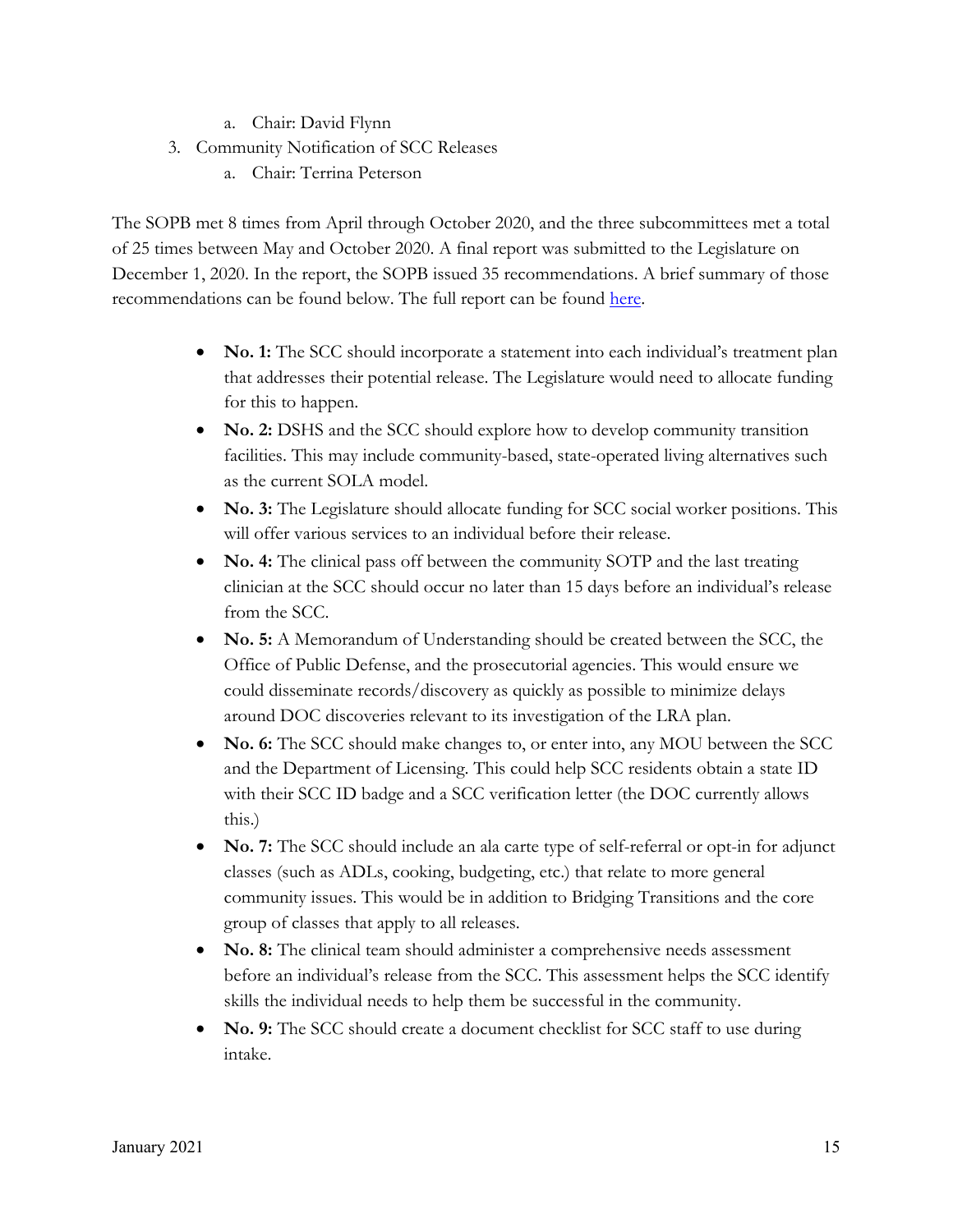- **No. 10:** The SCC should update Policy 202 with the procedure for their staff to follow if they receive a photo ID in the mail. This includes how to store documents and how to return the documents to the resident during their discharge.
- No. 11: The defense, prosecution, community SOTP, SCC clinical staff, and DOC should meet in advance of the conditions hearing and then work together to craft individualized, narrowly tailored and empirically-based conditions. These conditions will help the client more successfully transition to the community. Moving the meeting up in the process (it currently occurs after the LRA has been agreed to or ordered) could also help diminish liability concerns.
- x **No. 12:** The SCC should have the primary responsibility for LRA planning. This will require funding for additional SCC staffing. Specifically, we recommend adopting the language in HB 2851, Section 3 (Page 9). The language states that the court will order the SCC to develop an LRA placement for the resident after a show cause hearing. We estimate a 90-day maximum allotment for the SCC and DOC to investigate and contract the relevant LRA components (housing, SOTP, etc.). If they do not recommend release, they can still put the proposed LRA plan together. But the SCC must note that they're submitting it because of a court order and not because of a clinical determination.
- No. 13: We believe that all LRAs should have an individualized case plan that lessens the resident's conditions or removes obstacles as they successfully transition into the community. The board agrees that stakeholders can develop better step-down procedures that promote community safety, are clinically sound, and are in the individual's best interest. This may include statutory revisions around SCTFs, interagency memorandums about the transition process, and removing obstacles to successful transitions.
- No. 14: The SOPB recognizes there is a potential issue with the availability and quality of SOTP providers as LRA numbers increase. Stakeholders noted that there are ongoing issues that need to be resolved. However, these issues were not fully developed during the subcommittee discussions and would require further data gathering and analysis before the full board could make recommendations.
- **No. 15:** The SOPB recommends the state adopts and uses the SCC's Regional Placement Model.
- No. 16: The SOPB recommends the state adopts and uses the SCC's SCTF Siting Matrix.
- No. 17: The SOPB recommends the state adopts and uses the SCC's SCTF Community Engagement Strategy.
- No. 18: The SOPB recommends that the SCC document and formalize a process that details when to present ESRC with cases to review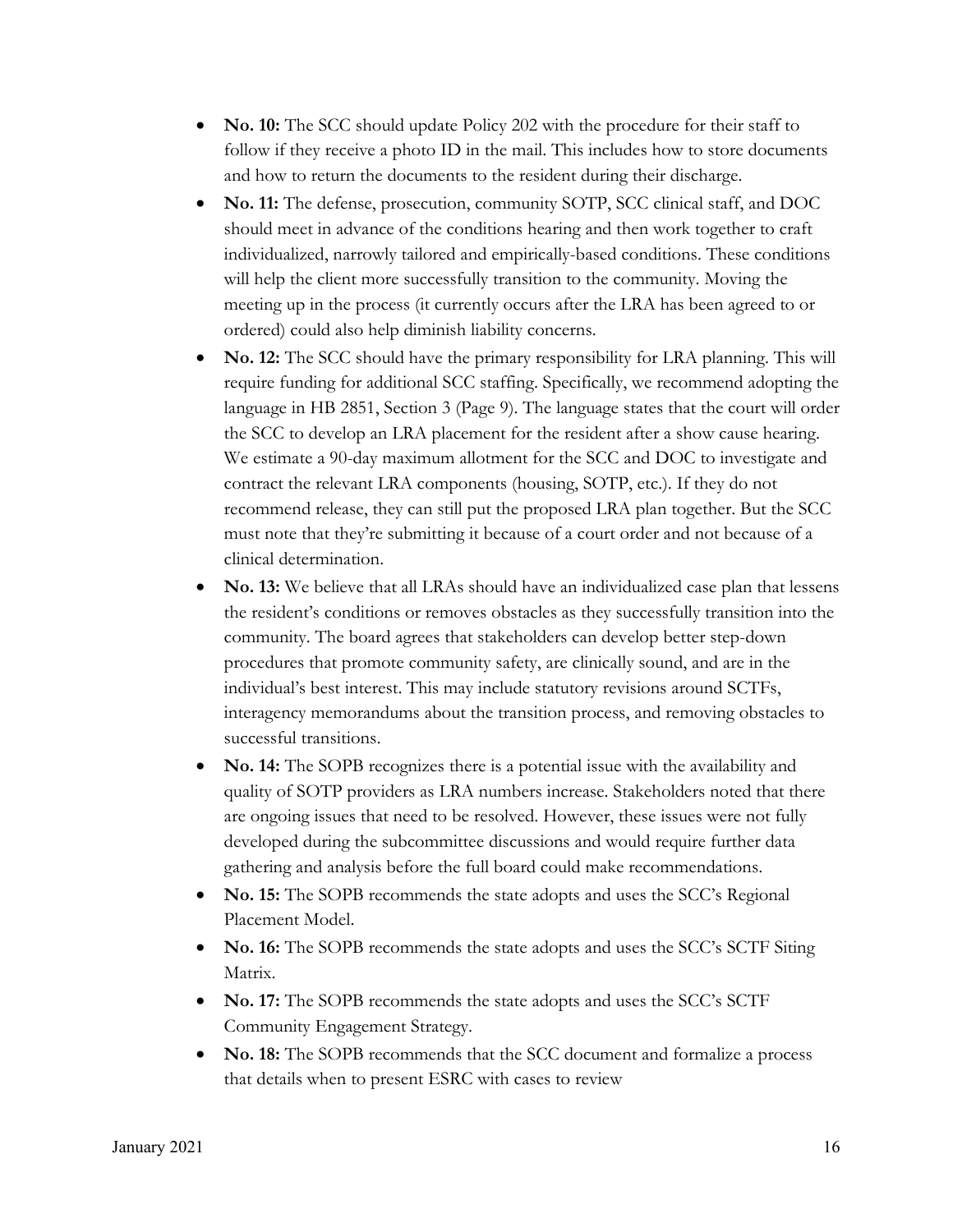- No. 19: The SOPB recommends that the DOC Civil Commitment Unit add an educational component around the state sex offender public website to use during discussions with community members. The unit may consider formalizing this recommendation by adding it to their training and investigation guideline materials. The SOPB also recommends that the DOC's CCU develop a consistent approach to interviews with community members. This includes the primary factors that clearly distinguish the process from the community notification process.
- **No. 20:** The SOPB recommends that the SCC document and formalize its process for submitting cases to ESRC for review
- No. 21: The SOPB recommends that the King County Prosecutor's Office and the Office of the Attorney General notify the SCC of upcoming trials. This will better prepare the SCC for potential releases.
- No. 22: The SOPB recommends that the SCC should document and formalize various resources they may use to obtain a resident's release address (i.e., defense attorney, prosecutor, DOC, etc.) when a resident is unwilling or unable to provide this information.
- No. 22a: The SOPB also recommends that the SCC formalize its law enforcement notification process. This helps ensure that release information is sent to the Washington Association of Sheriffs and Police Chiefs, and other entities listed in law (RCW 71.09.140).
- No. 23: The SOPB again recommends that the SCC formalize its law enforcement notification process. This will ensure that the SCC releases information to the Washington Association of Sheriffs and Police Chiefs, and other entities listed in law (RCW 71.09.140).
- No. 24: The SOPB recommends that the AGO and the KCPAO provide notice of upcoming hearings. This will help the SCC properly prepare for potential 24-hour dismissals.
- No. 25: The SOPB recommends that the SCC further discuss if securing its emails is necessary, and if so, in what instances.
- No. 26: The SOPB recommends that the SCC include (in its written and formal law enforcement notification policy) that pre-registration should be used to provide an updated final release address to the correct law enforcement agency.
- No. 27: The SOPB recommends that the DSHS Victim/Witness Notification Program coordinate with WASPC to include more about how program participants can access the state sex offender public website and obtain additional information. This can best support victims and witnesses after a resident's release.
- No. 28: The SOPB recommends that the SCC add a line to their notification emails to request that the reader does not send the email to other people.